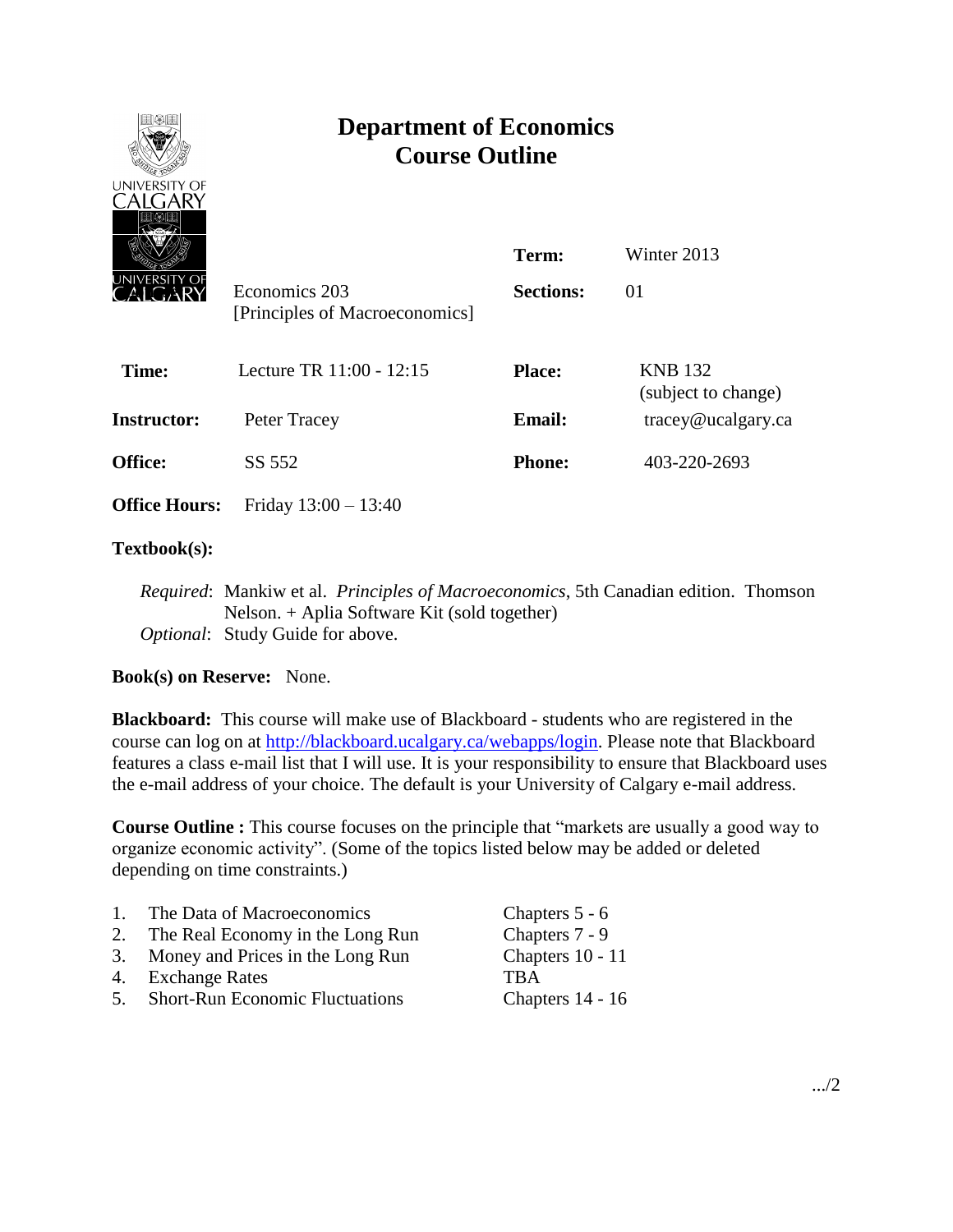#### **Grade Determination and Final Examination Details:**

| 5 assignments (using Aplia), of which the 4 best will count | <b>20 %</b> |
|-------------------------------------------------------------|-------------|
| Midterm Examination: Tuesday, February 5, 2013              | 30%         |
| Final Examination                                           | 50%         |

#### Assignments:

- 1. In order to complete assignments in this course, you will be required to access the Aplia website at [http://econ.aplia.com.](http://econ.aplia.com/) Please register on the website within the first week of classes.
- 2. Due dates for the assignments will be announced on the Aplia site during the first week of the semester.
- 3. Course material dealing with a particular assignment will typically be covered in class at least four days before the assignment is due; thus, assignments can be completed at any time up to and including the due date. Only the four best assignments will count towards your final mark. Given these factors, only situations where someone can document illness or domestic affliction for an extended period (i.e., the entire 4 days prior to the due date) would possibly warrant shifting the assignment weight to the final exam. Furthermore, technical problems can be expected to occur sometimes with computer systems and internet availability, so it may be a good idea to not wait until the last minute to submit your assignment. Technical problems will typically not justify shifting the assignment weight to the final exam.
- 4. Using Aplia, you will be able to complete practice problem sets prior to each assignment. In the practice problem sets, you will obtain immediate feedback as to whether you have answered a question correctly. In many cases you will be provided with an explanation if you have not answered correctly. Your results in the practice problem sets are not counted or reported to the instructor. It is strongly recommended that you do the practice problems related to a particular assignment prior to completing the assignments.
- 5. Emails regarding Aplia should be directed towards the providers of Aplia, or to the teaching assistants (TAs), who will be assigned to this course.

## Examinations*:*

- 1. Examinations will consist of multiple choice questions.
- 2. The midterm examination will be held during the lecture time. **The exam must be completed during the specified time. Extra time will not be given for any reason.**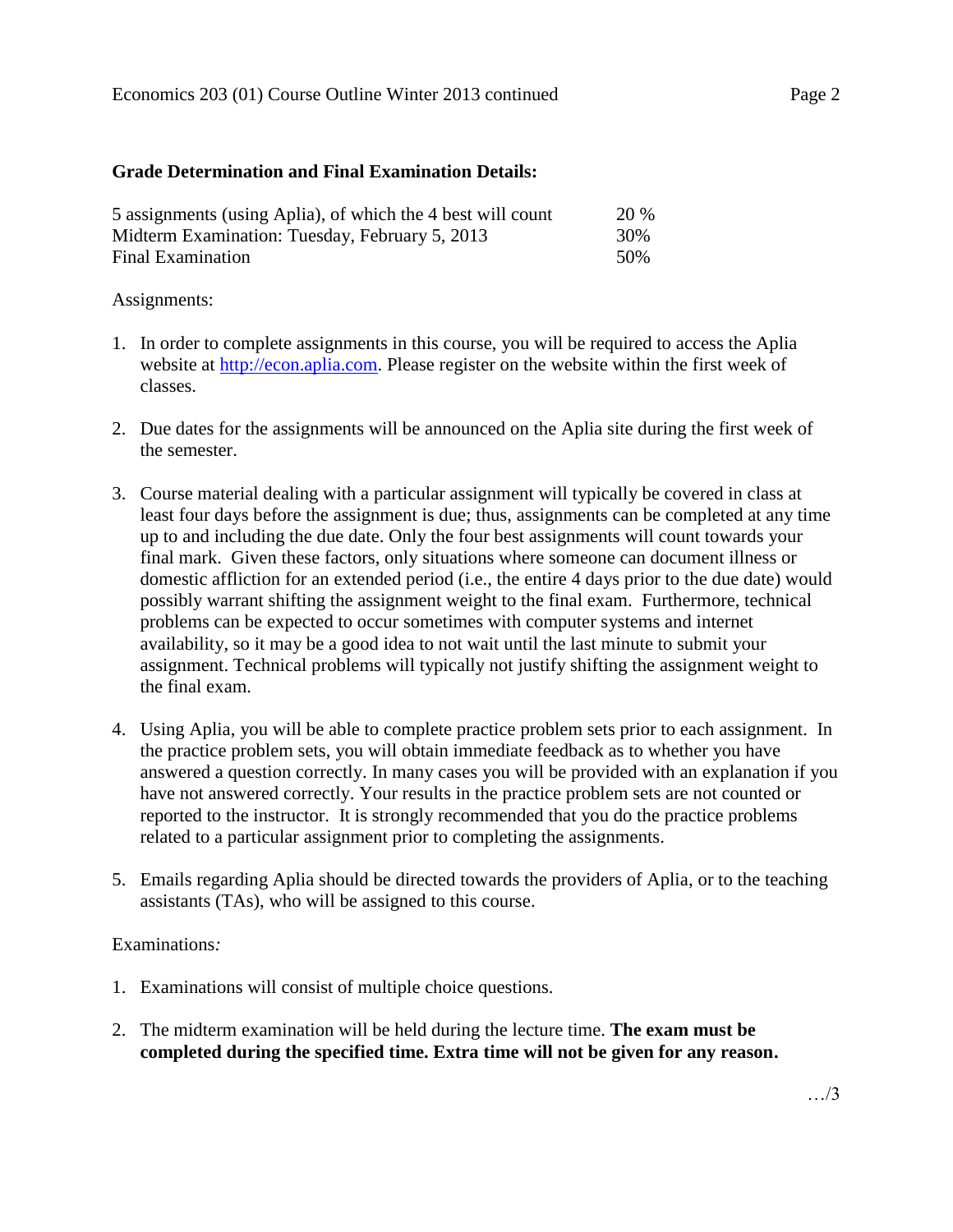- 3. The final examination will last for two hours and will be scheduled by the Registrar. **The exam must be completed during the specified time. Extra time will not be given for any reason.**
- 4. The use of a non-programmable calculator during tests and examinations is permitted. **The use of graphing calculators, cell phones, and computers is not permitted.**

Assignments, the midterm exam, and the final exam are marked on a numerical (percentage) basis and then converted to letter grades. The course grade is then calculated using the weights indicated above. As a guide to determining standing, these letter grade equivalences will generally apply:

| $A+ 97-100 B$          | $79 - 83$ C- | 62 - 66   |
|------------------------|--------------|-----------|
| A $92-96$ B-           | 76 - 78 D+   | $57 - 61$ |
| A- $89-91$ C+ 73-75 D  |              | $50 - 56$ |
| $B+ 84-88$ C 67 - 72 F |              | $0 - 49$  |

## **Notes:**

- 1. Students should be aware that no "make-up" midterms will be given. Any student who finds it necessary to miss the midterm must notify the instructor in advance and produce a valid medical certificate or other required documentation in order to have the weighting adjusted. This adjustment will result in the final exam counting for 80% of the final grade and the Aplia assignments counting for 20% of the final grade. Note that deferred final examinations may contain short/long answer questions. Also, deferred final examinations do not have to cover the same material or have the same format as the regular final examination.
- 2. Examinations will not be given prior to the scheduled date.
- 3. Students should be aware of the academic regulations outlined in The University of Calgary Calendar.
- 4. **The use of cell phones for any purpose in class is prohibited**. **The classroom will be a no cell phone zone. Computers may be used for note-taking purposes only.**
- 5. Students seeking reappraisal of a piece of graded term work should discuss their work with the instructor *within* 15 days of the work being returned to class. However, the earliest that grades will be discussed will be two days after the return of an assignment or examination.
- 6. Students will be responsible for all material listed on the course outline, regardless of whether or not the material has been covered in class, unless the instructor notifies the class that the material will not be covered.
- 7. Please note that the following types of emails will receive no response: emails not addressed to anyone in particular; emails where the recipient's name is not spelled correctly; anonymous emails; emails which do not specify the course and section in which you are registered; and, emails involving questions that are specifically addressed on the course outline.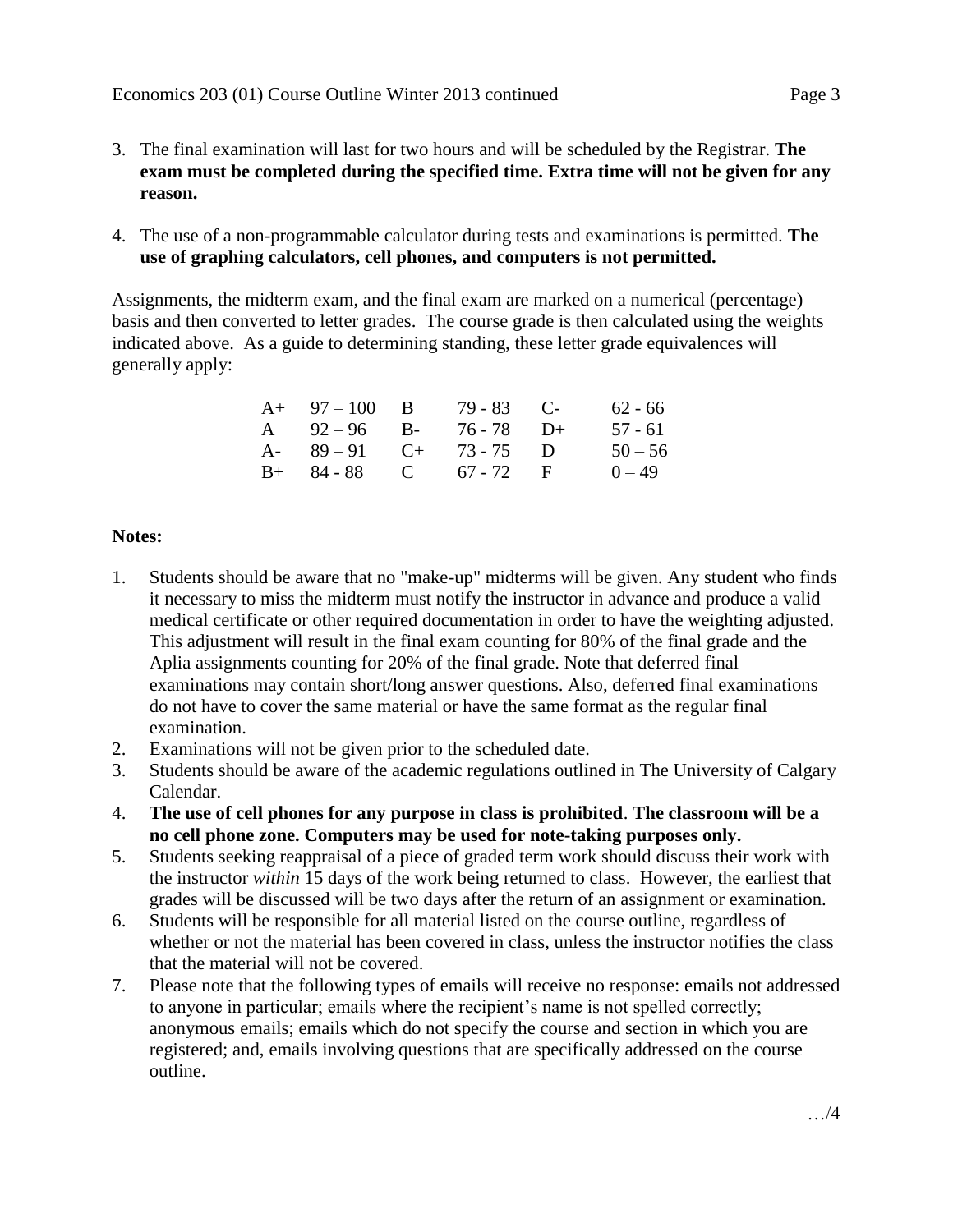8. It is the student's responsibility to request academic accommodations. If you are a student with a documented disability who may require academic accommodation and have not registered with the Disability Resource Centre, please contact their office at 220-8237. Students who have not registered with the Disability Resource Centre are not eligible for formal academic accommodation. **You are also required to discuss your needs with your instructor no later than fourteen (14) days after the start of this course.**

Students' Union Vice-President Academic Kenya-Jade Pinto Phone: 403-220-3911 E-mail: suvpaca@ucalgary.ca

Students' Union Faculty Representative (Arts) Phone: 403-220-3913 Office MSC 251 E-mail: arts1@su.ucalgary.ca

Society of Undergraduates in Economics (S.U.E.): E-mail: sue@ucalgary.ca [www.ucalgary.ca/sue](http://www.ucalgary.ca/sue)

Society of Undergraduates in Economics is a student run organization whose main purpose is to assist undergraduate economics students succeed both academically and socially at the University of Calgary. Services include access to the exam bank, career partnerships with the Career Centre through hosting industry nights and information sessions, recognizing achievements in teaching, and organizing social events for members. Join now by contacting [sue@ucalgary.ca.](mailto:sue@ucalgary.ca)

*Faculty of Arts Program Advising and Student Information Resources*

- Have a question, but not sure where to start? The new Faculty of Arts Program Information Centre (PIC) is your information resource for everything in Arts! Drop in at SS110, call us at 403-220-3580 or email us at [artsads@ucalgary.ca.](mailto:artsads@ucalgary.ca) You can also visit the Faculty of Arts website at<http://arts.ucalgary.ca/undergraduate> which has detailed information on common academic concerns.
- For program planning and advice, contact the Student Success Centre (formerly the Undergraduate programs Office) at (403) 220-5881 or visit them in their new space on the 3rd Floor of the Taylor Family Digital Library.
- For registration (add/drop/swap), paying fees and assistance with your Student Centre, contact Enrolment Services at (403) 210-ROCK [7625] or visit them at the MacKimmie Library Block.